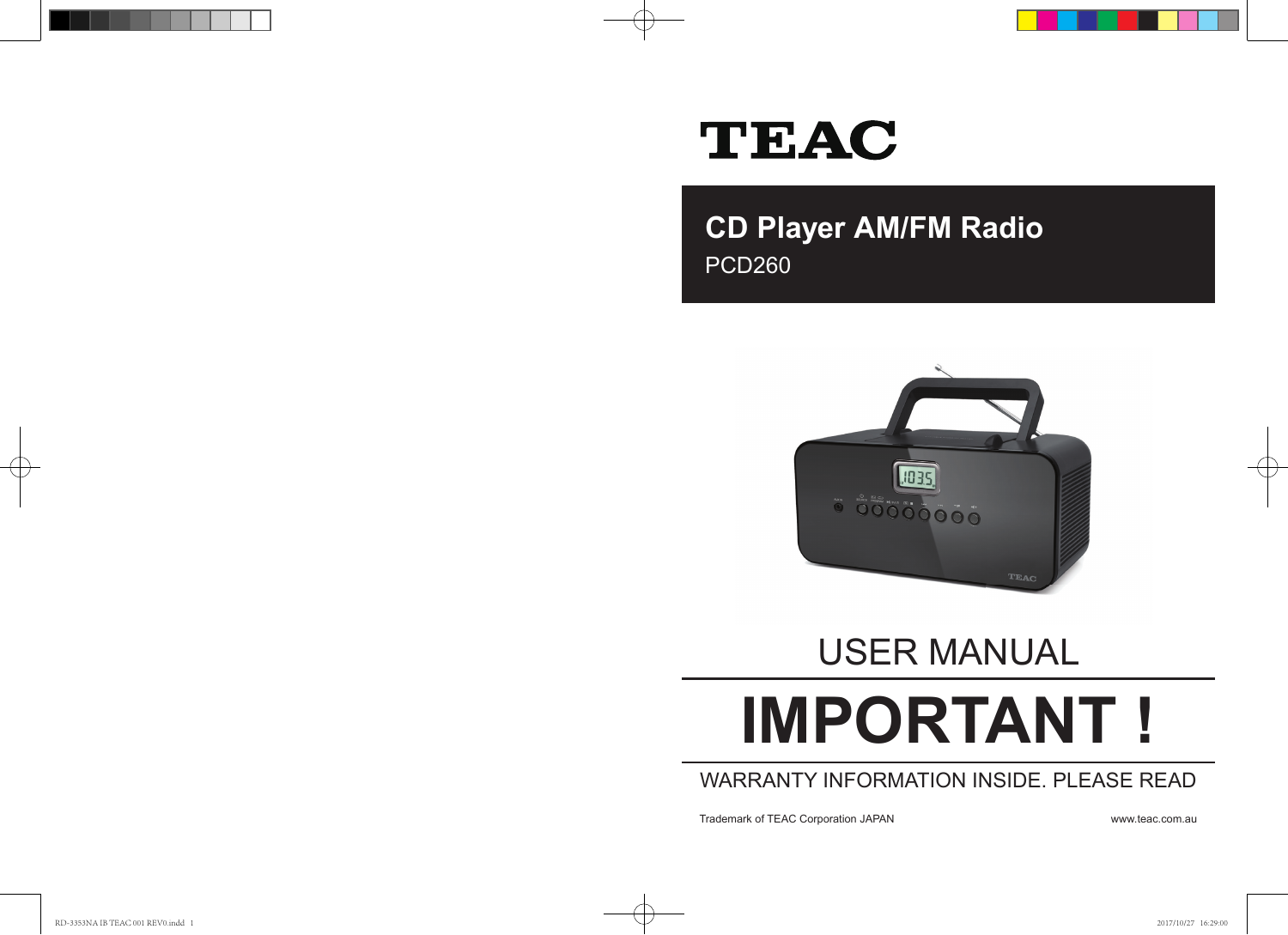Please read the owner's manual carefully and ensure that you have followed the correct installation and operating procedures.

- 1. Please read this warranty card.
- 2. Keep your purchase receipt to enable you to proceed quickly in the event of a Warranty Service.
- 3. If you require Warranty Service, please contact the TEAC Warranty Service Hotline at 1300 553 315 for assistance. Please ensure that you have the model number, serial number and purchase receipt ready when you call.

Please complete the section below and keep this information for your own records.

| Owner's Name           |            |  |
|------------------------|------------|--|
|                        |            |  |
| <b>Owner's Address</b> |            |  |
|                        | Postcode   |  |
| Model Name/No.         | Serial No. |  |
| Dealer's Name          |            |  |
| Dealer's Address       |            |  |
|                        | Postcode   |  |
|                        |            |  |
|                        |            |  |



# **TEAC** WARRANTY PROCEDURE <sub>v1.7b: July 2016 for 12M Replacement **TEAC** TERMS AND CONDITIONS v1.7b: July 2016 for 12M Replacement</sub>

**Our goods come with guarantees that cannot be excluded under the Australian Consumer Law. You are entitled to a replacement or refund for a major failure and for compensation for any other reasonably foreseeable oss or damage. You are also entitled to have the goods repaired or replaced if the goods fail to be of acceptable quality and the failure does not amount to a major failure.** 

- 1. TEAC warrants that this product is free from defects in material and workmanship under normal domestic use with reasonable care and skill. Maintenance and cleaning (i.e. laser head) is not covered by this warranty. The TEAC warranty only applies to TEAC products purchased NEW from a TEAC Authorised Retailer in Australia. This warranty only applies to the original purchaser and cannot be transferred.
- 2. The benefits to the consumer given by this Warranty are in addition to other rights and remedies of the consumer under a law in relation to goods or services to which the warranty relates, being the Australian Consumer Law.
- 3. Refund or replacement via your TEAC Authorised Retailer is available for a period of 14 days after purchase for goods that have been inspected and determined to have a major failure. Refund and exchange is not applicable for change of mind.
- 4. Subject to the terms herein, this warranty effectively covers TEAC products under the **12 Month Replacement Warranty Scheme,** 12 months from the date of original purchase.
- 5. The warranty is void and warranty claims may be refused, subject to the Australian Consumer Law, if:
	- a) The product was not transported, installed, operated or maintained according to manufacturer instruction, or
	- b) The product was abused, damaged, tampered, altered or repaired by any unauthorised persons, or
	- c) Product failure is due to accidents during use, installation or transit, power surges, use of defective or incompatible external devices, exposure to abnormal conditions such as excessive temperatures or humidity, or entry of liquids, objects or creatures into the product, cockroach infestations, or
	- d) The customer is unable to provide proof of purchase of the product for verification, or
	- e) The serial number of the product is missing or has been tampered with.
- 6. No one is authorised to assume any liability on behalf of TEAC or impose any obligation on it, in connection with the sale of any equipment other than as stated in this warranty and outlined above.
- 7. TEAC and/or its Authorised Service Centres reserve the right to inspect and verify whether the product is exhibiting a major failure as claimed by customers/retailers.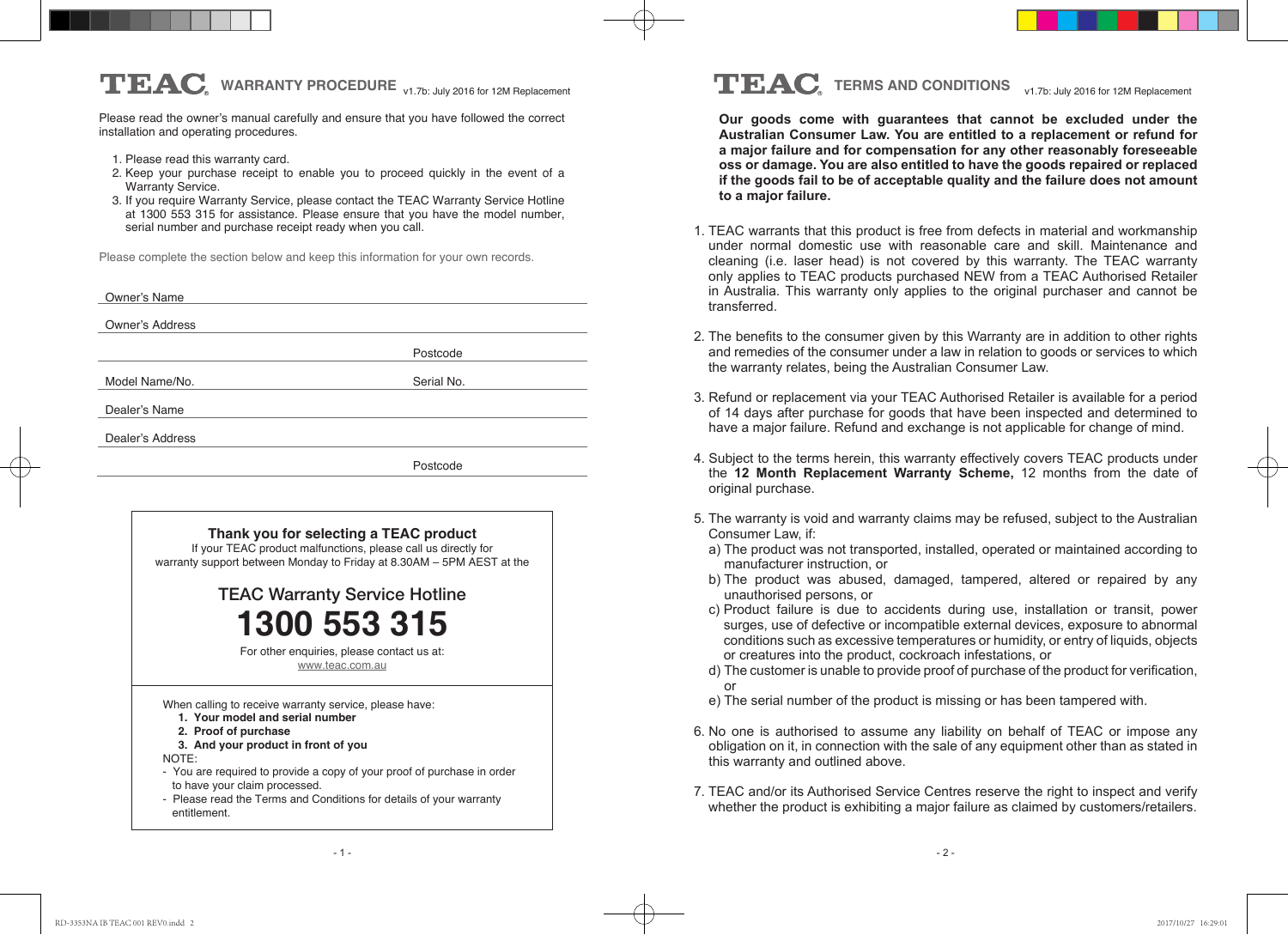

**CAUTION:** To reduce the risk of electric shock, do not remove the cover (or back). There are no user serviceable parts inside the unit. Refer all servicing to qualify personnel.



The lightening flash with arrowhead symbol within the triangle is a warning sign alerting the user of "dangerous voltage" inside the unit.

The exclamation point within the triangle is a warning sign alerting the user of important instructions accompanying the product.

#### **WARNING: TO PREVENT FIRE OR SHOCK HAZARD, DO NOT EXPOSE THIS APPLIANCE TO RAIN OR MOISTURE.**

CAUTION: Invisible laser radiation when open and interlocks defeated. Avoid exposure to beam. Class 1 laser product.



**CLASS 1 LASER PRODUCT APPAREIL À LASER DE CLASSE 1 PRODUCTO LASER DE CLASE 1 PRODUTO LASER CLASSE 1**

#### **IMPORTANT!**

- Batteries should not be exposed to excessive heat such as sunshine, fire or the like.
- Please consider the environment when disposing of batteries.
- Do not cover the ventilation openings with items such as newspapers, table-cloths, curtains, etc.
- No naked flame sources, such as lighted candles, should be placed on the device.
- Only use the device in moderate climates.
- The apparatus should not be exposed to dripping or splashing.
- Ensure a minimum distance of 5cm around the apparatus for sufficient ventilation.
- Do not place objects filled with liquids, such as vases, on the device.
- The marking plate is located on the back of unit.
- Mains plug is used as the disconnect device and it should remain readily operable. To completely disconnect the power input, the mains plug of the device should be disconnected from the mains completely. The mains plug should not be obstructed and should be easily accessed during intended use.
- Due to electrical fast transient or/and electrostatic phenomenon, the product may malfunction and require a power reset.
- Excessive sound pressure from earphones and headphones can cause hearing loss.



If at any time in the future you should need to dispose of this product please note that Waste electrical products should not be disposed of with household waste. Please recycle where facilities exist. Check with your Local Authority or retailer for recycling advice.

# **GENERAL CONTROLS**





 $8. \overline{M}$  MEMORY  $\overline{M}$  / STOP 9. IK SKIP-/TUNE- BUTTON 10. **► ISKIP+/TUNE+ BUTTON** 11. - I VOLUME-DOWN  $12.$   $\P + \text{VOLUME} + \text{UP}$ 

15. AC INPUT SOCKET  $(\sim$  **AC IN**)

16. BATTERY & AC CORD COMPARTMENT

- 1. HANDLE
- 2. FM TELESCOPIC ANTENNA
- 3. CD COMPARTMENT
- 4. AUX.IN: AUXILIARY INPUT
- 5. SOURCE: POWER ON-OFF/SOURCE: FM, AM, CD, AUX IN
- 6.  $\frac{[P_1]}{[P_0]}\overset{C}{\hookrightarrow}$  PROGRAM / RADIO PRESET STATIONS P+ / REPEAT  $\Rightarrow$
- 7. **MI PLAY / PAUSE**

# **POWER SUPPLY**

This unit operates on AC (240V  $\sim$  50Hz) or DC (9V  $\frac{1}{\sqrt{1-\frac{1}{n}}}$ ) 6 x 1.5V Type UM-2 /R 14 / "C" (Batteries not included)

13. SPEAKER 14. LCD DISPLAY

#### **AC OPERATION:**

- Connect the AC Power Cord to your AC household mains outlet and switch on the mains supply. Make sure the voltage is compatible.
- Disconnect the power cord form the mains when not in use.

NOTE: In a concern of saving energy, when playback has reached to the end or listening volume is set at a very low level and no control is operated on the device for a period of 10 minutes, the unit will automatically switch to Standby mode.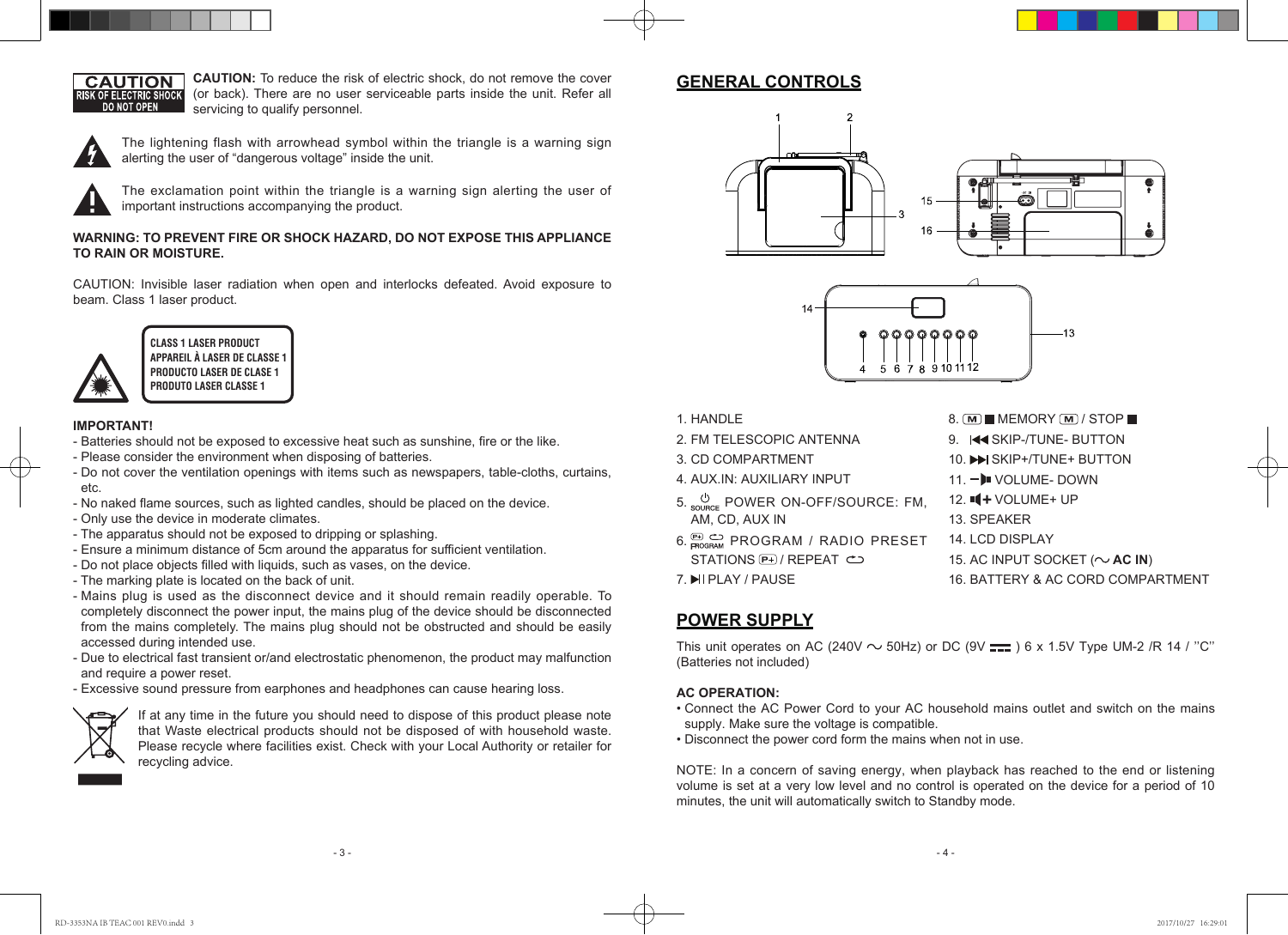#### **BATTERY OPERATION**

Open the battery compartment at the rear of the unit and insert 6 batteries, observing the polarity diagram indicated inside the compartment, and close the compartment. To switch from AC power to battery power, disconnect the AC power cord.

#### **Battery Replacement**

Batteries should be replaced when the volume decreases or the sound distorts.

#### **Notes on batteries**

- Do not mix batteries of different types or new batteries with used batteries.
- The batteries cannot be exposed to excessive heat such as sunshine, fire or the like.
- Please respect the environment when disposing of used batteries.
- To prevent leakage, always remove the batteries from the device when it is not used for an extended period.

# **AUDIO CONTROLS**

Press  $\circledcirc_{\text{souner}}$  to turn the unit on. When the unit is on, press  $\circledcirc_{\text{souner}}$  again to select your listening source: **FM, AM, CD, AUX IN.**

# **LISTENING TO THE RADIO**

#### **MANUAL SEARCH**

- 1. Press  $_{\text{source}}$  to select FM or AM. 2. Press repeatedly  $\blacktriangleright$  or  $\blacktriangleright$  to find your station.
- 3. Adjust the sound level with  $\P +$  or  $-\blacksquare$ .

#### **FOR OPTIMAL RADIO RECEPTION:**

FM: Extend and position the telescopic antenna. AM: Rotate the unit horizontally.

#### **AUTOMATIC SEARCH**

## Press  $\frac{0}{\text{Souger}}$  to select FM or AM.

Press and Hold on  $\blacktriangleleft$  or  $\blacktriangleright$  for about 2 seconds to start the search. The automatic search function locates stations whose signal is strong. Press again  $\blacktriangleleft$  or  $\blacktriangleright$  to continue the search. Note:

Stations with weak signals can be searched manually. The sound is automatically muted during search.

#### **RADIO PRESET STATIONS**

- 1. Select a station manually or automatically with  $\blacktriangleleft$  or  $\blacktriangleright$ .
- 2. Press once  $\boxed{M}$   $\boxed{m}$ , "P01" blinks on the display for a few seconds.
- 3. Press  $\blacktriangleleft$  or  $\blacktriangleright$  to select a preset number.
- 4. Press  $M$  again to store the radio station on the selected memory number.
- 5. Repeat steps 1-4 to store other stations.

**Note:** When you store a station in a memory number already occupied, the existing station is automatically erased.

#### **LISTENING TO PRESET STATIONS**

Press  $_{\text{PROGBAM}}^{\text{(P+)}}$  button to select a preset station.

# **LISTENING TO DISC**

1. Press  $\frac{0}{\text{source}}$  button to turn on the unit.

- 2. Open the CD door.
- 3. Place the CD with label side up inside the CD compartment and close the CD door.
- 4. Press  $\frac{0}{2}$  button to select CD function.
- 5. After a few seconds, the total number of tracks and "CD" icon will appear on the display.

#### To:

- Read your CD: Press once ▶I
- Pause Playback: Press again
- Resume playback: Press again II
- Permanently stop playback: Press [M]
- Search forward or backward: Press and hold I
- To skip to the next or previous track: press  $\blacktriangleleft$  or  $\blacktriangleright$

#### **DISK ERROR**

Note: If the disc is dirty, damaged or unreadable, or if the disc is placed upside down, "NO" will appear on the display. If this occurs, clean the disc, insert the disc correctly or try another disc.

#### **If you encounter CD playback problem, either of the following ways may help:**

1. Turn off the unit. Disconnect the AC power cord from AC outlet and reconnect it again. 2. Clean your CD disc.

# **REPEAT PLAYBACK**

Repeatedly press  $\mathbb{E}$   $\mathbb{C}$  to select one of the following playback modes. Track Repeat an Repeat All.

#### **TO DISABLE THE REPEAT PLAYBACK**

Press  $\frac{p}{p}$  repeatedly until the repeat mode indicator disappears from the display. The repeat function is automatically canceled at the opening of the door of the CD or the shutdown of the unit.

## **PROGRAM PLAYBACK**

- 1. Insert the disc with the label facing up, into the compartment and close the CD door.
- 2. Press  $\boxed{M}$ .
	- 3. Press  $\overline{P}$ <sub>PROGRAM</sub>
	- 4. Select the desired track with  $\text{A}$  or  $\text{B}$  then press  $\frac{\text{p}}{\text{PROGBAM}}$  to save the program in memory.
	- 5. Repeat step 4 until the end of your programming.
	- 6. Press  $\blacktriangleright$  to start playback. This PROGRAM function is automatically canceled when opening the CD door or shutdown of the unit.

#### **Note:**

**CD** up to 20 programs.